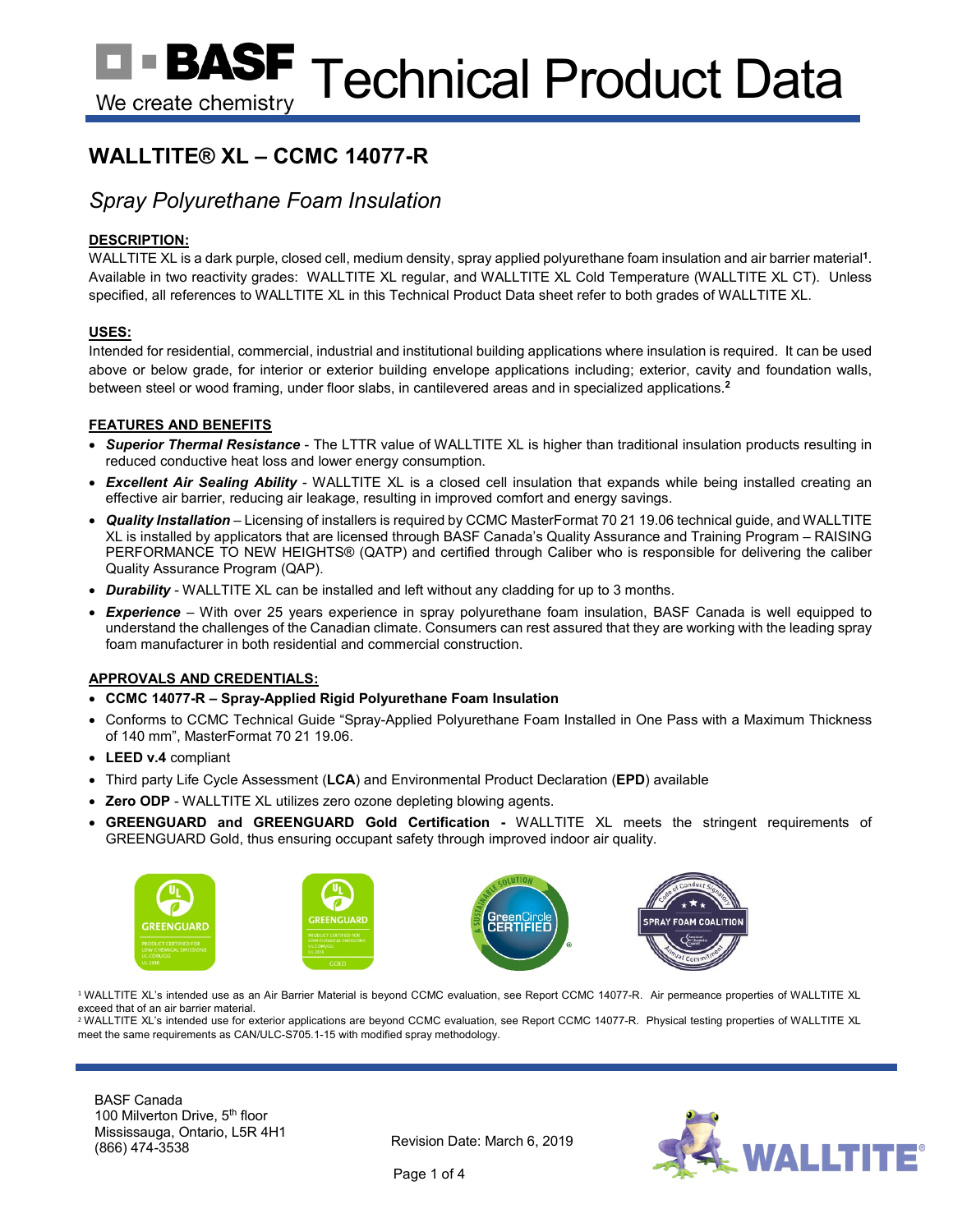#### **TYPICAL PHYSICAL PROPERTIES\***

The following test data is from an independent laboratory and is in compliance with the product standard.

| <b>Property</b>                                                      | <b>Value Metric (Imperial)</b>                                                                                                                               | <b>Test Method</b>           |
|----------------------------------------------------------------------|--------------------------------------------------------------------------------------------------------------------------------------------------------------|------------------------------|
| Density (Core)                                                       | 34.0 kg/m <sup>3</sup> (2.10 lb/ft <sup>3</sup> )                                                                                                            | <b>ASTM D1622</b>            |
| <b>Compressive Strength</b>                                          | 263 kPa (38.1 psi)                                                                                                                                           | ASTM D1621                   |
| <b>Tensile Strength</b>                                              | 226 kPa (32.8 psi)                                                                                                                                           | ASTM D1623                   |
| <b>Open Cell Content</b>                                             | 5.9%                                                                                                                                                         | ASTM D2856                   |
| <b>Water Absorption</b>                                              | 1.1 % by volume                                                                                                                                              | ASTM D2842                   |
| <b>Water Vapour Permeance</b><br>50mm sample - Bottom skin<br>intact | 52 ng/Pa $\cdot$ s $\cdot$ m <sup>2</sup> (0.87 Perms)                                                                                                       | ASTM E96                     |
| <b>Air Permeance</b><br>1" Sample                                    | <0.02 L/s.m <sup>2</sup> @ 75 Pa                                                                                                                             | <b>ASTM E2178</b>            |
| <b>Dimensional Stability</b>                                         | Volume Change (%) after 28 days<br>$-0.2$ @ $-20^{\circ}$ C ( $-4^{\circ}$ F)<br>+6.9 @ 70°C (158°F) @ 97± 3% RH<br>+2.7 @ $80^{\circ}$ C (176 $^{\circ}$ F) | ASTM D2126                   |
| <b>Flame Spread Classification**</b>                                 | Flame Spread <500                                                                                                                                            | CAN/ULC-S102 Including -S127 |
| Time to Occupancy***                                                 | 24 Hours                                                                                                                                                     | CAN/ULC-S774                 |
| <b>Fungi Resistance</b>                                              | After 28 day incubation – no fungal growth exhibited                                                                                                         | <b>ASTM C1338</b>            |

## **LONG-TERM THERMAL RESISTANCE\*\*\*\***

*Test Method: CAN/ULC-S770-09*

| <b>Thickness</b> | <b>R</b> Value                     | <b>RSI</b> |  |
|------------------|------------------------------------|------------|--|
| mm (inches)      | $ft^2\cdot hr\cdot^{\circ}F / BTU$ | $m^2$ ·K/W |  |
| 50.0 (1.97)      | 11.6                               | 2.05       |  |
| 50.8(2.00)       | 11.8                               | 2.08       |  |
| 75.0 (2.95)      | 17.7                               | 3.12       |  |
| 76.2 (3.00)      | 18.0                               | 3.17       |  |
| 100.0 (3.94)     | 24.0                               | 4.22       |  |
| 102.0 (4.00)     | 24.4                               | 4.30       |  |
| 125.0 (4.92)     | 30.5                               | 5.37       |  |
| 127.0 (5.00)     | 31.0                               | 5.46       |  |

#### **COLOUR**

Initial surface colour is dark purple. This is expected to change upon exposure to UV (sunlight) to a grey or rusty brown and eventually yellow. The colour of the core may vary based on application thickness but is lighter than the surface colour.

#### **ADHESION**

For more information please refer to our technical binder or call a BASF representative.

**\*These physical property values are typical for this material as applied at our development facility under controlled conditions. WALLTITE XL performance and actual physical properties will vary with differences in application (i.e. ambient conditions, process equipment and settings, material throughput, etc.). As a result, these published properties should be used as guidelines solely for the purpose of evaluation. Physical property specifications should be determined from actual production material.** 

**\*\*Numerical flame spread ratings are not intended to reflect hazards presented by this or any products made from this material under actual fire conditions. WALLTITE XL should not be left exposed and must be protected by a thermal barrier.** 

**\*\*\*The volatile organic compound (VOC) emissions under consideration were measured with an assumed room ventilation rate of 0.3 air changes per hour as per the NBC requirements for new construction.**

**\*\*\*\*The Long-Term Thermal Resistance values are the design value used for WALLTITE XL as per CCMC MasterFormat 70 21 19.06.** 

Important! The information, data and products presented herein are based upon information reasonably available to BASF Canada at the time of publication, and are presented in good faith, but are not to be construed as guarantees or warranties, express or implied, regarding performance, results to be obtained from use, comprehensiveness, merchantability, or that said information, data or products can be used without infringing patents of third parties. You should thoroughly test any application and independently determine satisfactory performance before commercialization.

Revision Date: March 6, 2019

Warning! These products can be used to prepare a variety of polyurethane products. Polyurethanes are organic materials and must be considered combustible.

Page 2 of 4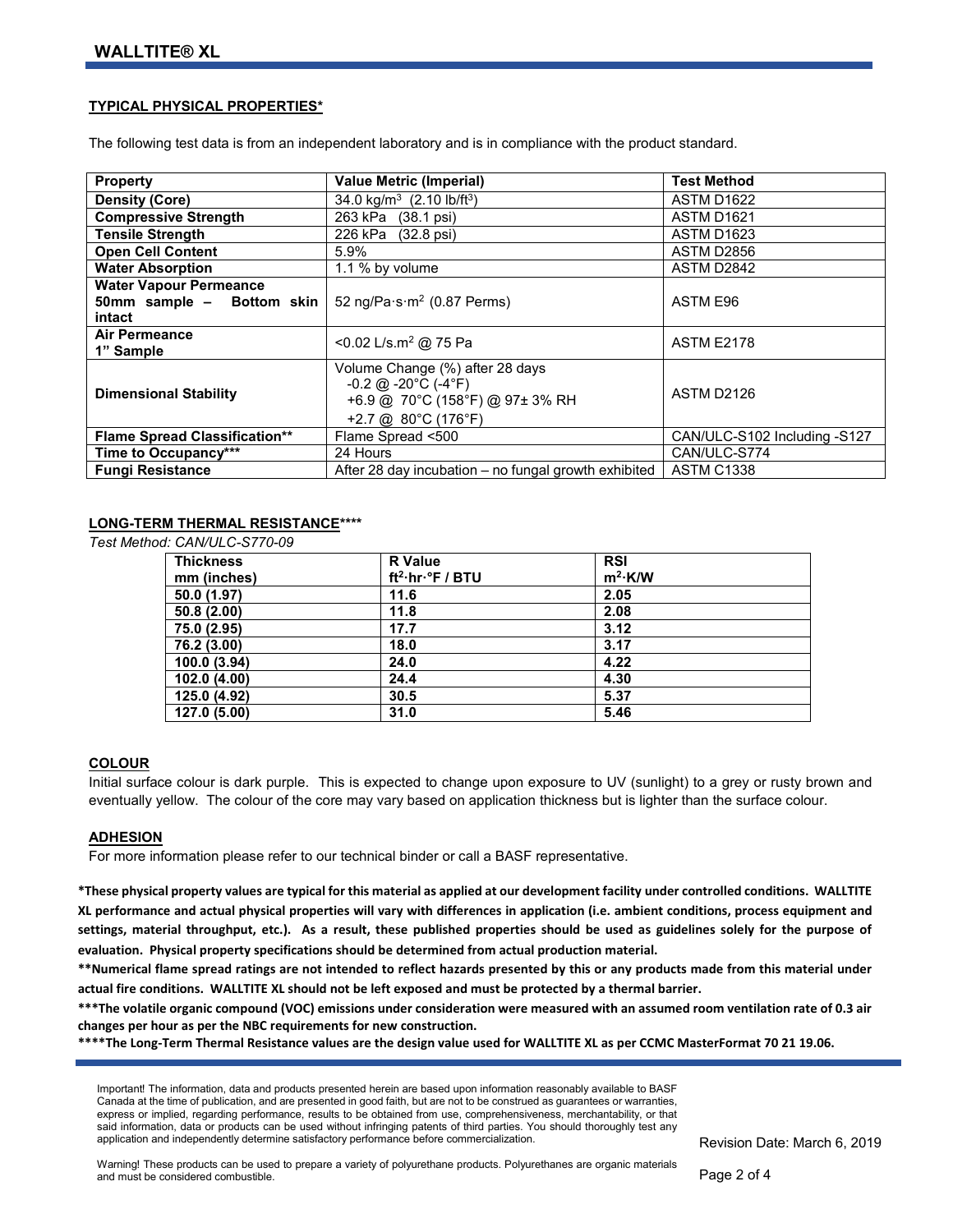#### **APPLICATION**

WALLTITE XL must be installed by an installer trained by BASF Canada in accordance with the Guidelines for WALLTITE XL -CCMC 14077-R and certified with Caliber QAP to the CAN/ULC S705.2 application standard. Before applying, ensure ambient temperature is:

| WALL TITE XI     | 0°C to 40°C (32°F to 104°F) |
|------------------|-----------------------------|
| WALL TITE XL CT. | -10°C to 5°C (14°F to 41°F) |

**Do not apply WALLTITE XL in excess of 140 mm (5½ inches) depth per pass due to the product's exothermic effect.**  Any foam applied in excess of 140mm must be completely removed from the substrate. After spraying a pass, cooling time must be allowed for the dissipation of heat before spraying another pass. Not allowing adequate cooling time raises the risk of scorching and/or fire and affects product mileage. The maximum nominal pass thickness is 125 mm (5"), the minimal installation thickness is 50 mm (2").

**1WALLTITE XL regular grade**: a period of 2 hours is required before applying a second pass of WALLTITE XL. If a third layer is required to bring the depth to more than 215 mm (8.5") total thickness, there must be a cooling period of at least 4 hours between passes before spraying an additional pass. Maximum 300 mm (12'') per 24 hrs.

**1WALLTITE XL CT:** allow the surface of the first pass to cool to ambient temperature (approximately 2 hours) before applying the second pass. If a third layer is required to bring the depth to more than 225mm (9"), there must be a cooling period of at least 12 hours before spraying additional passes.

For application information, please consult the *BASF Canada Application guidelines for WALLTITE XL Insulation / Air Barrier Material*.

#### **QUALITY ASSURANCE PARAMETERS AND REACTIVITY**

*All Measurements taken at ambient temperatures of 23 °C, using Graco Reactor E30 and Fusion AP 5252 chamber* 

|                                        | <b>WALLTITE XL</b> | <b>WALLTITE XL CT</b> |
|----------------------------------------|--------------------|-----------------------|
| Hose and Primary Temperatures - °C(°F) | 43 (110)           | 43 (110)              |
| Pressure – Bar (psi)                   | 73 (1050)          | 73 (1050)             |
| Gel Time (seconds)                     | $2.50 \pm 0.30$    | $1.90 \pm 0.30$       |

#### **PACKAGING AND STORAGE RECOMMENDATION**

WALLTITE XL is sold to licensed contractors in drums, totes or bulk tankers. It consists of two components: WALLTITE XL Resin and ELASTOSPRAY 8000A Isocyanate.

|                                            | <b>WALLTITE XL Resin</b> | <b>ELASTOSPRAY 8000A Isocyanate</b> |
|--------------------------------------------|--------------------------|-------------------------------------|
| <b>Shelf Life</b>                          | 9 months                 | 12 months                           |
| <b>Storage Temperature Recommendations</b> | 15°C-25°C (59°F-77°F)    | 15°C-25°C (59°F-77°F)               |
| <b>Drum Mass</b>                           | 220 kg (485 lb)          | 227 kg (500 lbs)                    |

#### **LIQUID COMPONENT PROPERTIES**

|                                  | <b>WALLTITE XL Resin</b>            | <b>ELASTOSPRAY 8000A Isocvanate</b> |
|----------------------------------|-------------------------------------|-------------------------------------|
| Viscosity – mPa·s @ 25°C (77 °F) | $380 \pm 50$                        | $200 \pm 30$                        |
| Specific Gravity @ 25°C (77°F)   | .20                                 | 1.22                                |
| <b>Flash Point</b>               | $>93^{\circ}$ C ( $>200^{\circ}$ F) | $>$ 200 °C ( $>$ 390 °F)            |
| <b>Ratio (Parts by Volume)</b>   | 100                                 | 100                                 |

 $1$  The application of multiple passes is beyond the scope of the CCMC Technical Guide "Spray-Applied Polyurethane Foam Installed in One Pass with a Maximum Thickness of 140 mm", MasterFormat 70 21 19.06, see Report CCMC 14077-R. Time between passes was determined by BASF for applications greater than 5"

Important! The information, data and products presented herein are based upon information reasonably available to BASF Canada at the time of publication, and are presented in good faith, but are not to be construed as guarantees or warranties, express or implied, regarding performance, results to be obtained from use, comprehensiveness, merchantability, or that said information, data or products can be used without infringing patents of third parties. You should thoroughly test any application and independently determine satisfactory performance before commercialization.

Revision Date: March 6, 2019

Warning! These products can be used to prepare a variety of polyurethane products. Polyurethanes are organic materials and must be considered combustible.

Page 3 of 4